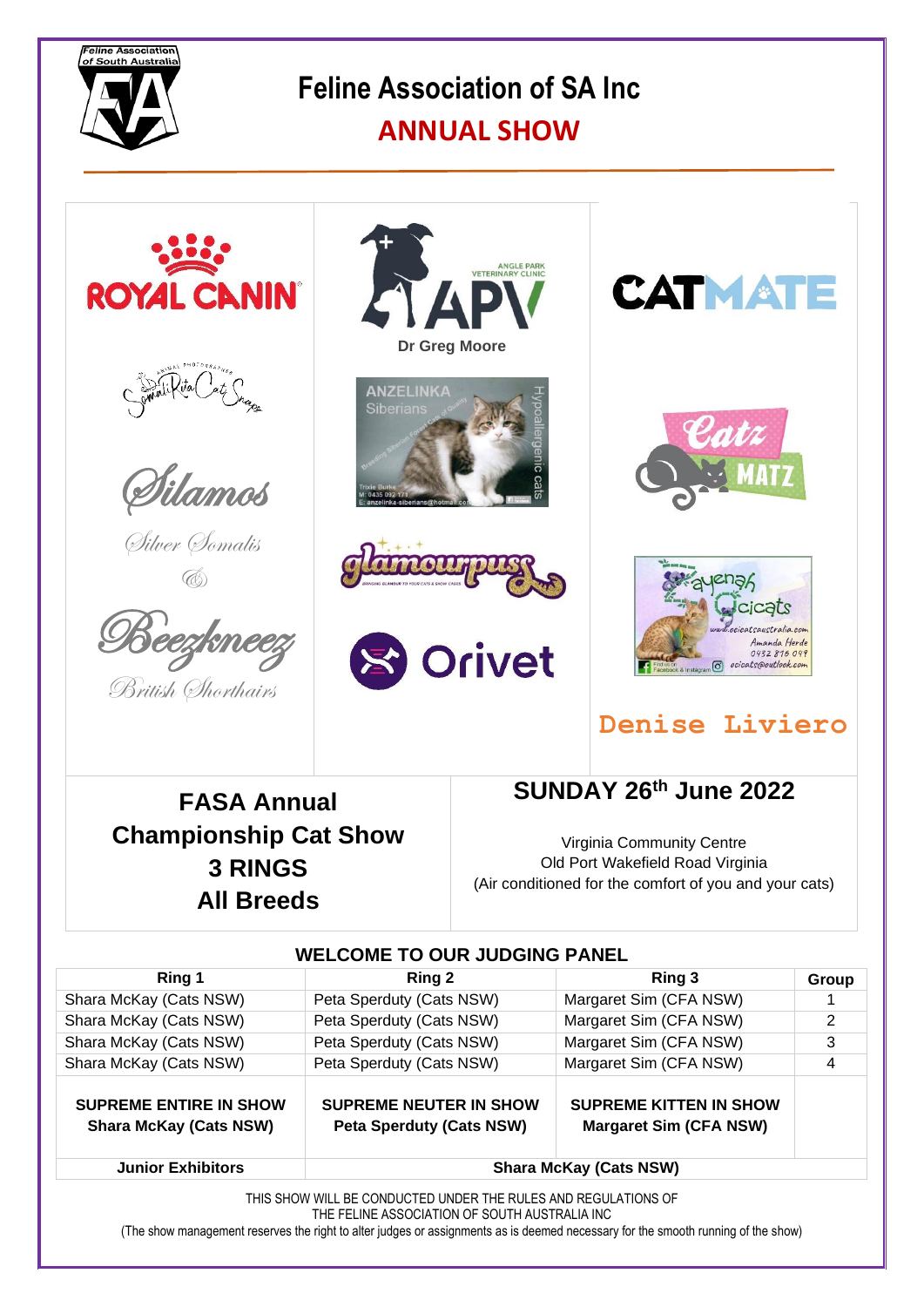### **SHOW MANAGERS**

Amanda Herde - Mob: 0432 816 049 Denise Liviero - Mob: 0419 868 899

#### **ENTRY OFFICER**

Lee Caldwell Mob: 0401 354 052 Email: [fasashowentries@gmail.com](mailto:fasashowentries@gmail.com)

### **ENTRIES CLOSE Midnight Friday 17th June 2022**

#### **ENTRIES WILL NOT BE EXTENDED**

**as this is just 9 days out from the show so please enter early status changes will not be accepted after that date and no status changes will be made on show day**

#### Entry Fees

FASA Member Exhibits (**3 Rings**) \$25.00 per cat Non-Member Exhibits (**3 Rings**) \$28.00 per cat Exhibition Only (Not to be judged) \$15.00 per cat Benching Fee  $$ 5.00$  per exhibitor Catalogue \$7.00 **\***Cage Hire (21"x21" **NEW EXHIBITORS ONLY**) \$ 2.00 per cage Catalogue Advertising Full page \$15.00 Half page \$10.00 Trading Tables (1 trestle table provided) \$15.00

**\* FASA HIRE CAGES**

From the start of the 2019 show season **hire cages will not be available to exhibitors**, all exhibitors must provide their own cages. FASA will provide 21" x 21" hire cages to **new exhibitors**. Use of these cages will be for a maximum of three shows at a hire fee of \$2.00 per cage per show. After three shows the new exhibitor will be required to purchase their own compliant cage/s.

Please make all Cheques and Money Orders payable to the: **'Feline Association of SA Inc'**

Entries may be sent via email and paid by direct bank transfer.

Account details are: Bank: Westpac - Modbury Account Name: Feline Association of SA BSB: 035 046 Account No: 437128 **Please send a copy of the Bank receipt with your entry**

Entries will not be accepted unless accompanied by appropriate fees unless prior arrangements have been made with the Show Manager to pay **before the date of the show**

#### **Payments will not be accepted on the day of the show**

Failure to exhibit does not negate the need to pay your fees if you enter then Scratch/withdraw, the fees must still be paid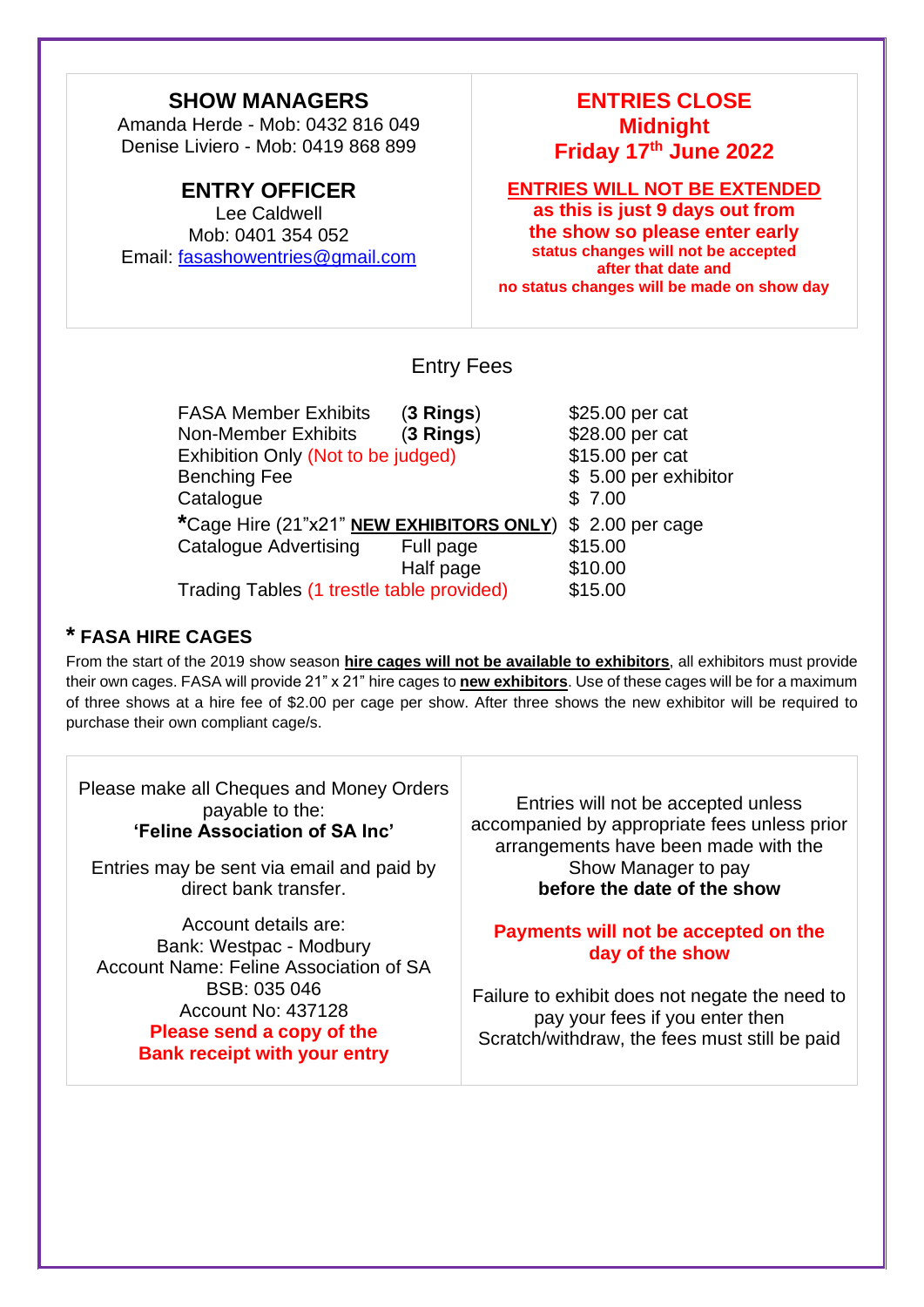### **Time Table**

#### **ENTRIES CLOSE MIDNIGHT FRIDAY 17th JUNE 2022**

Judging starts 9:00 am Sunday

Setting up 12.30pm Saturday 25<sup>th</sup> June 2022 Vetting in 7:30-8:30 am Sunday 26th June 2022  $26<sup>th</sup>$  June  $2022$ 

Any help that you can give with setting up, dismantling, or during the show would be appreciated and welcomed.

All donations and assistance, where possible, will be acknowledged in the catalogue. Thank you for your support.

#### **VACCINATION CERTIFICATES**

Don't forget to bring vaccination certificates for all kittens coming into the show. Certificates must be sighted by the vet or delegated official on the day of the show. **Kittens without current vaccinations will not be allowed into the venue**

#### **JUNIOR EXHIBITORS**

Must be between the ages of 8 & 16 years at the beginning of the show season to compete in this class. Only **one cat per show** can be entered by each Junior Exhibitor

**PLEASE HAVE YOUR MOBILE PHONE SWITCHED OFF OR ON SILENT DURING JUDGING**

### **With sincere thanks and appreciation to our wonderful SPONSORS**